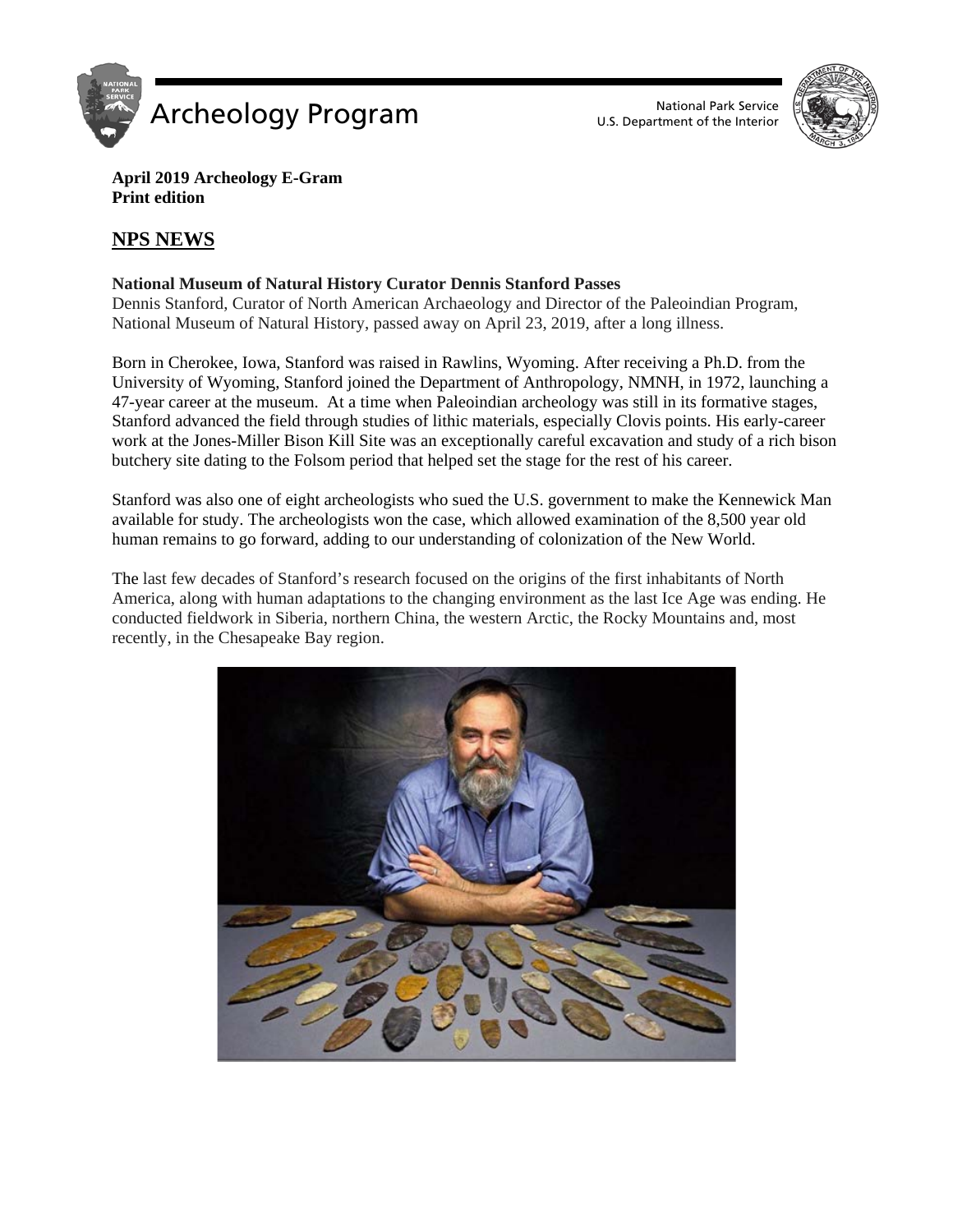Stanford authored 136 publications, including several books. He served as Chair of the Anthropology Department from 1993 to 2000 and head of the Archeology Division multiple times. He hosted 32 research fellows and served on many dissertation committees. Stanford was the excavator/donor of 20 acquisitions totaling 475,000 objects and was the curator of record when an additional 32 acquisitions joined the collections, representing 673,000 items. He will remain one of the foremost contributors to the North American archeological collections at NMNH for decades, if not centuries, to come.

As Lynne Goldstein put it, "Whether you were a fan of Dennis' research or not, he was a long-time proponent of archaeology, an enthusiastic supporter of colleagues and students, and a great storyteller. He will definitely be missed." His wife, archeologist Pegi Jodry, and many friends and colleagues will miss him very much.

### **NPS Oral Historian Given the Pogue Award**

NPS oral historian LuAnn Jones, who has curated the oral histories of many NPS archeologists, received the Forrest C. Pogue at the Spring meeting of the organization *Oral History in the Mid-Atlantic Region* (OHMAR). The award recognizes "significant contributions to oral history" and "distinguished, unique, and continuing efforts on behalf of excellence and professionalism in all aspects of oral history activity."

An alumnus of the Southern Oral History Program, University of North Carolina, Chapel Hill, Jones has worked as a historian in a variety of settings. Between 1986 and 1991 she directed "An Oral History of Southern Agriculture" at the National Museum of American History. She was associate professor at the University of South Florida and East Carolina University between 1996 and 2009. She has served as a scholar on community-based history projects sponsored by the North Carolina Humanities Council. Jones is currently a historian in the NPS Park History Program in Washington, DC.



Jones is the author of *Mama Learned Us to Work: Farm Women in the New South*; and the co-author of *Like a Family: The Making of a Southern Cotton Mill World*; *The Life and Legacy of Robert Smalls of South Carolina's Sea Islands*; and *Everyone Helped Their Neighbor: Memories of Nags Head Woods*. She continues to conduct research for an ongoing project, *DuPont Comes to Tobacco Road: Rural Industrialization in the Postwar South*, supported by the National Endowment for the Humanities, the Hagley Museum and Library, and the Smithsonian Institution.

Jones was elected to the executive board of the Organization of American Historians in 2017, and she serves as an adviser to the Drs. John S. and Betty J. Schuchman Deaf Documentary Center and the DC Oral History Collaborative. She has also served on the boards of OHMAR, the Society for History in the Federal Government, and the Oral History Association.

Since 1979, OHMAR has recognized and promoted high standards in the field of oral history through the Pogue Award, an annual award for outstanding and continuing contributions to oral history. The award honors Forrest C. Pogue. Pogue pioneered the use of oral history in combat during World War II and also served as an early president of the Oral History Association.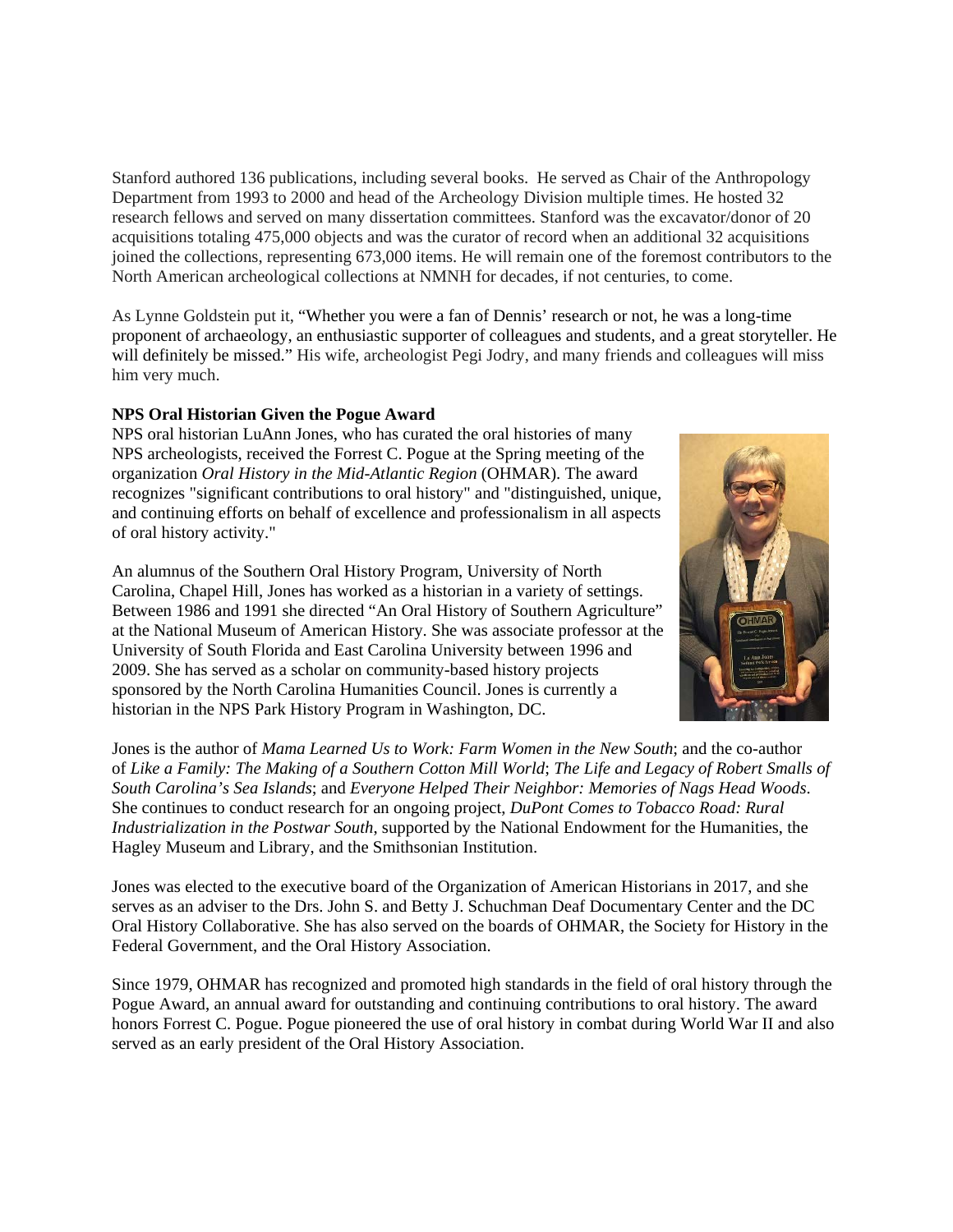#### **Divers Hunting for Sunken Slave Ship in Biscayne National Park**

NPS archeologists and other researchers, including volunteers from Diving with a Purpose, are searching for the slave ship *Guerrero* that sank while carrying slaves to the Americas. There have only been two identified slave ship wrecks to date, which makes the *Guerrero* very important.

"It's a significant story in South Florida that hasn't really been told," said NPS archeologist Josh Marano. "It was a pirate slave ship that was carrying 561 enslaved Africans across from Africa in 1827." In the 1820s, slavery was still legal in the US, but importing slaves was not. Pirates took over the slave trade across the Atlantic because both the US and Great Britain had outlawed transporting them.

The British warship *Nimble* spotted the *Guerrero* off the South Florida coastline and started to attack. While trying to escape, the *Guerrero* ran aground and eventually sank. The *Nimble* did, too. The *Nimble's*  logs provide some information, but no one has been able to determine exactly where the ships went down.

Of those enslaved on the *Guerrero* when it sank, 41 died. The pirates hijacked two wrecker ships that had come to help the *Guerrero* and took 400 slaves to Cuba. Other wrecker ships transported 120 Africans to shore. With some help from the U.S. government, 95 of them saved enough money for passage back to Africa, where they landed in Liberia after three years in the U.S.

Using an underwater metal detector pulled behind a boat, NPS divers and other researchers have searched about 500 linear miles looking for the *Guerrero* and the *Nimble*. They have about 500 anomalies to investigate to see if one leads them to the *Guerrero*. "One of the sites that we've found was an actual dump of cannon balls and other heavy objects," Marano said. "We've recovered some of those objects and conserve them to hopefully see if there was any kind of mark or marking or anything like that may tell us whether or not this came from a British warship."

For Marano and the other researchers, there's a lot of work to do. "The Gulf Stream just off shore of the Florida Keys, I always like to refer to it as the maritime equivalent of I-95 or maybe the Turnpike." Marano said. "Everything that ever traveled through the Florida Keys, particularly during the age of sail, had to pass ridiculously close to the Florida Keys."

To watch a video about the *Guerrero*, go to<https://vimeo.com/280402151>

#### **New Mexico Protects Chaco Culture National Historic Park**

New Mexico State Land Commissioner Stephanie Garcia Richard has signed an executive order to place a moratorium on new oil and gas development on state trust land in a buffer zone around the Greater Chaco Region. The executive order will protect 72,776 acres of mineral estate near the World Heritage site in Chaco Culture NHP.

The state's House delegation to Congress (see below) is also seeking to halt new oil and natural gas lease sales on federal holdings within a 10-mile buffer zone around Chaco Culture NHP. Four members have introduced legislation to prohibit the expansion of mineral development on federal inholdings within a roughly 10-mile radius surrounding the park.

#### **Glen Canyon National Recreation Area Mystery Coins**

NPS officials at Glen Canyon NRA are puzzling over an apparent discovery of old Spanish coins–do they represent a remarkable find or a clever hoax? A hiker reported finding the coins last fall while hiking in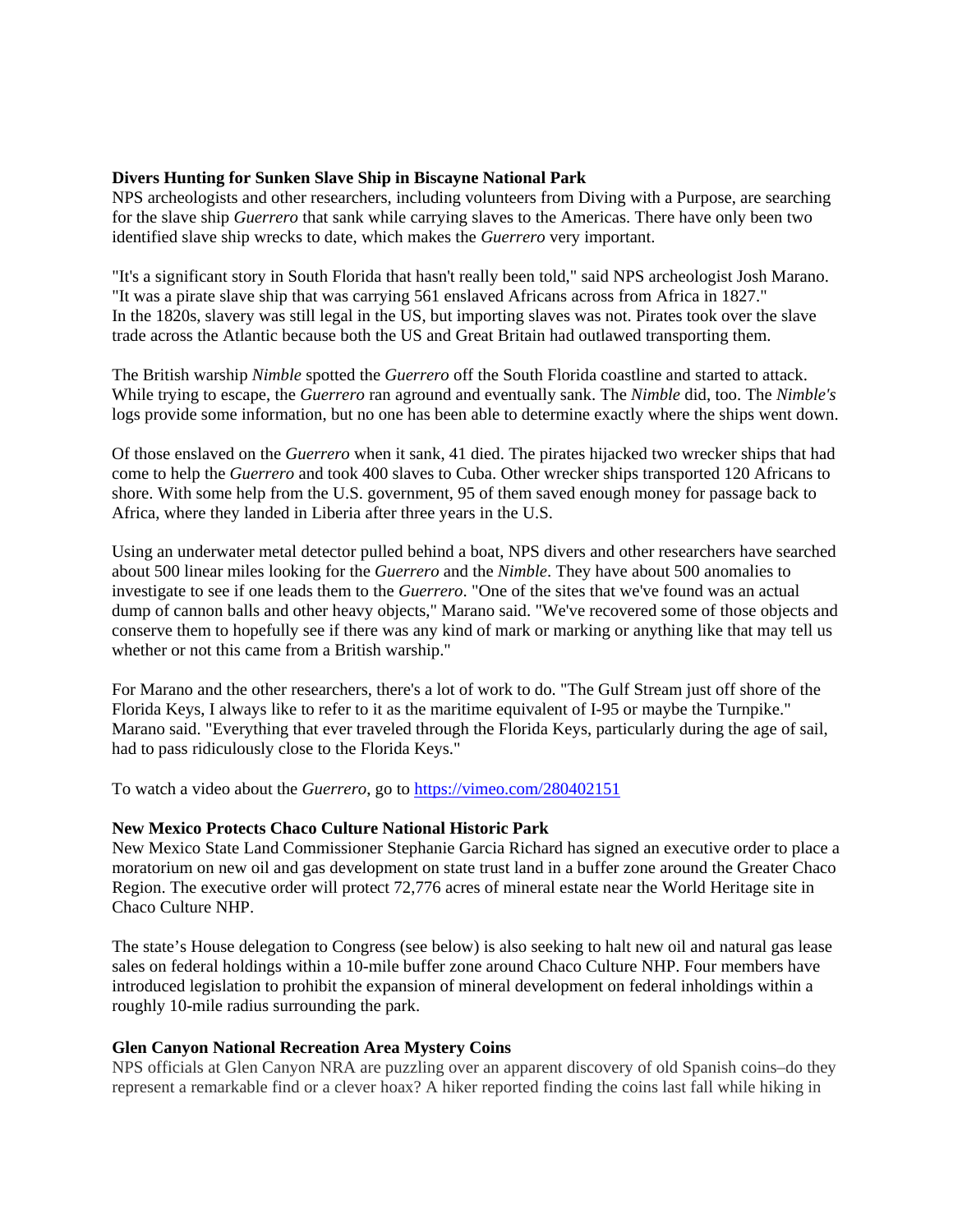the park. One coin is believed to be silver and dates from the 1660s. The other appears to be copper and likely came from the late 1200s.

The earliest-documented Spanish expedition in the area occurred in 1776, and it never went anywhere near the park. Officials speculate that, if found in context, the coins possibly came from an earlier, undocumented Spanish presence, or they may have been traded to Indians by early Spanish explorers.

*By Elizabeth Joseph, Lake Powell Life News*



A silver and copper coin recovered from Lake Powell

### **Three Sentenced in San Antonio Missions National Historical Park Graffiti Case**

A U.S. District Judge has sentenced Gabriella Fritz, 21, Sydney Faris, 22, and Andres Castañeda, 20, to five years of probation, ordered them to pay \$10,483 in restitution, and perform 200 hours of community service for defacing two NPS San Antonio Mission buildings with graffiti.

The judge imposed the sentence after learning that the parish priest at Mission San Jose opted to leave some of the graffiti there hoping that the trio would return to remove it, as part of community service. But graffiti the trio left on signs at a NPS visitors center is indelible and the signs will have to be replaced.

The trio admitted that, in the early hours of June 21, 2018, they sprayed graffiti on walls, signs, or in the parking lots at Mission San Jose and Mission San Juan. Both have active Catholic parishes and are part of San Antonio Missions NHP. In 2015, they were designated World Heritage sites.

### *By Guillermo Contreras, My SA*

### **Looting at Lewis and Clark National Historical Park**

The NPS is investigating the theft of artifacts stolen during an illegal excavation at Lewis and Clark NHP. The illegal dig occurred at an archeological site near the Netul River Trail. The site was severely damaged and many artifacts are now missing. The most severe damage was along the bank of a tidal river, where approximately 15 cubic yards of soil was disturbed. Evidence indicates a metal detector was used to locate artifacts and dig nine other holes.

The impacted area is also home to a rare salt marsh plant association containing Lyngbye's sedge and Pacific silverweed, which is "so uncommon it is classified as imperiled in the state of Oregon," Carla Cole, a park natural resource program manager, says.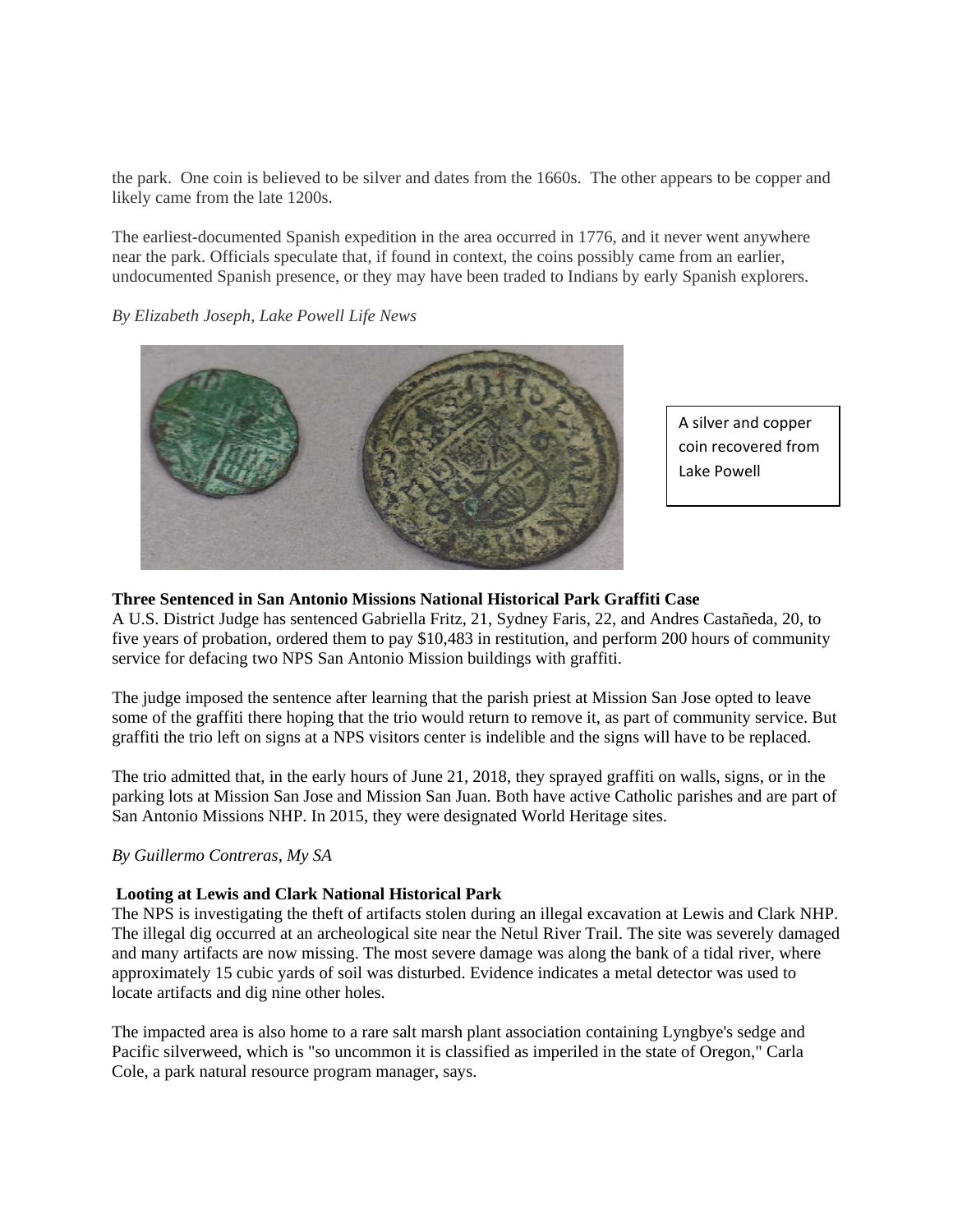Officials are now asking for help finding the people who are responsible for it. If you were hiking on the Netul River Trail around or before March 20, 2019, or if you have information that could help investigators identify those responsible for this crime, call or text the ISB tip line at 888-653-0009.

# **FEDERAL NEWS**

## **U.S. Forest Service Investigates Negro Fort at Prospect Bluff**

Two hundred years ago, a post overlooking the Apalachicola River in Florida housed the largest community of freed slaves in North America at the time. Hurricane Michael has given archaeologists an opportunity to study its story, a tale of black resistance that ended in bloodshed.

The October Category 5 hurricane caused extensive damage to the site, toppling about 100 trees. Most of the debris has been cleared, but under the remaining roots, USFS archeologists have begun to uncover small artifacts and document archeological features. The effort is funded by a \$15,000 NPS grant and is in partnership with the NPS Southeast Archeological Center. The Negro Fort at Prospect Bluff, managed by the USFS, is a recent addition to the NPS National Underground Railroad Network to Freedom.

The fort was built between 1814 and 1815, under the direction of the British Royal Marines. During this time, nearly 5,000 people including British troops, Maroons (escaped slaves), and Native Americans (Red Stick Creek, Seminole, Miccosukee) lived at Prospect Bluff. The British withdrew from the Apalachicola River in May 1815 following the end of the War of 1812. The fort – now called the Negro Fort by U.S. authorities – was left in the hands of approximately 80 Maroon men and their families. The Prospect Bluff community prospered in 1815 to 1816 as the Maroon inhabitants built homes, cleared fields, planted crops, hunted and fished in the rich waters of the Apalachicola River and Bay.

U.S. officials, however, considered the Negro Fort to be a threat to the system of chattel slavery. American troops supported by Muskogee (Creek) soldiers attacked the fort on July 20, 1816. The U.S. Navy joined the battle on July 27. A cannonball heated until it was red hot ignited the gunpowder magazine in the citadel of the fort. The explosion of the magazine killed 270 men, women, and children. Most of those killed had escaped slavery in Spanish Florida.

U.S. forces returned to Prospect Bluff in 1818 when Major General Andrew Jackson invaded Spanish Florida during the First Seminole War. A new fort was built at the site and named Fort Gadsden. The post was held until 1821 when Florida was surrendered by Spain to the United States.

### *By Dale Cox, Tallahassee Democrat*

### **General Accounting Organization Releases Report on Tribal Consultation**

Federal agencies are required to consult with American Indian tribes on infrastructure projects which may affect tribal natural and cultural resources. GAO reviewed federal agencies' processes for consulting with tribes on infrastructure projects outlined in *Additional Federal Actions Needed for Infrastructure Projects (GAO-19-22)*. This report examines, among other things, key factors tribes and selected federal agencies identified that hinder effective consultation on infrastructure projects and steps agencies have taken to facilitate tribal consultation. The report makes 22 recommendations to improve the consultation process.

Based on interviews with officials from 57 tribes and 21 federal agencies, and comments submitted by 100 tribes, GAO identified key factors that hinder effective consultation. Some of the key factors identified by tribes included: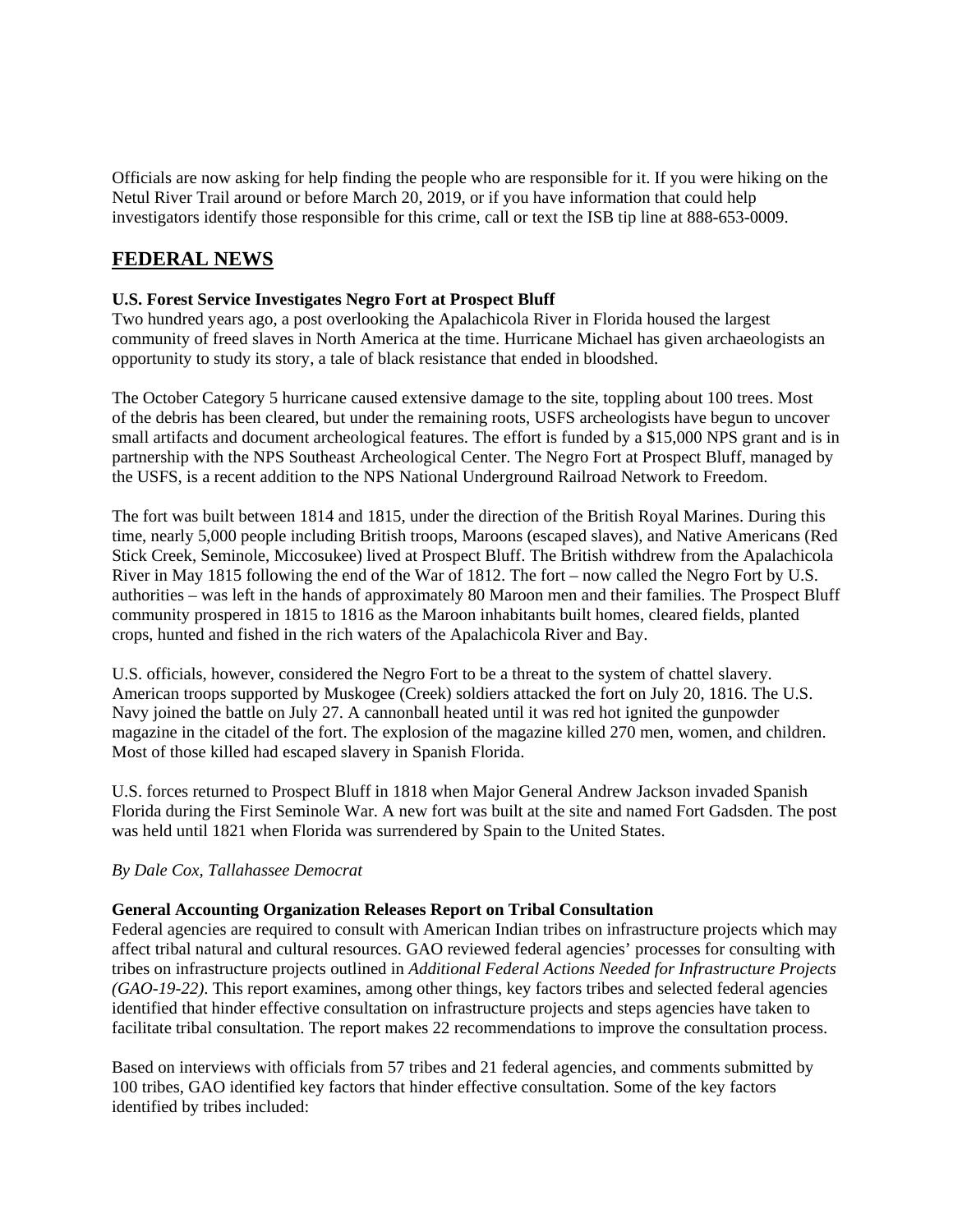- agencies initiating consultation late in project development stages,
- agencies not adequately considering tribal input when making decisions about projects, and
- agencies not respecting tribal sovereignty or the government-to-government relationship.

Some of the key factors identified by the agencies included:

- challenges in obtaining and maintaining accurate contact information for tribes;
- agency resource constraints to effectively support consultation; and
- difficulties coordinating with other federal agencies when there are multiple agencies involved.

The 21 agencies in GAO's review have taken some steps to facilitate tribal consultation, but the extent to which these steps have been taken varied by agency. For example, GAO found the following:

- Three agencies have developed systems to help identify tribes that should be consulted, and 18 agencies have developed systems to help notify tribes of consultation opportunities. For instance, the Department of Housing and Urban Development developed a system that aims to identify over 500 tribes' geographic areas of interest and includes their contact information.
- The Federal Permitting Improvement Steering Council (FPISC)—which was created to make the process for federal approval for projects more efficient—recommended in its fiscal year 2018 best practices report the development of a central federal information system of tribal areas of interest and points of contact for consultation. In 2018, HUD submitted a proposal to the FPISC to expand the department's system in response to the FPISC recommendation. Although the FPISC has discussed the proposal, as of October 2018 it had not yet decided whether and how to respond.
- Five agencies' tribal consultation policies specify that agencies are to communicate with tribes on how tribal input was considered, but 16 agencies do not call for such communication in their policies.

To read the full report go to<https://www.gao.gov/products/GAO-19-22>

### **Bureau of Land Management Closes Calico Early Man Site**

The Calico Early Man Site, near Yermo, California, is closed until further notice. The site, about 15 miles northeast of Barstow, became famous after Louis Leakey visited in 1964 and worked at the site off and on until 1970. The site became a popular destination for the past five decades for visitors from around the world. Besides vandalism and theft, there is a potential health concern at the site. Hantavirus Pulmonary Syndrome is a highly contagious respiratory disease which is transmitted by infected deer, mice, and other rodents. The site will re-open depending upon studies needed to ensure the area is safe for humans.

### **Congressional Hearing Explores Impacts of Air Pollution on Sacred Sites**

The House Subcommittee on Energy and Mineral Resources convened a hearing in New Mexico on federal oversight of oil and gas leases on public holdings near ancient Native American cultural sites. The House committee was exploring the possible impacts of air pollution on sacred sites.

Lawmakers, including Representatives Raul Grijalva (Arizona) and Debra Haaland and Ben Ray Luján (both New Mexico) visited pueblos at Chaco Canyon and nearby industrial sites, where they used infrared camera technology to view methane escaping into the atmosphere. "You could see the plumes coming out and moving across the sky," Luján said. "There's no question that this is occurring."

The Federal administration is seeking to eliminate 2016 EPA rules requiring energy companies to reduce flaring of methane. New Mexico has initiated development of its own regulations to reduce flaring and leakage, while giving oilfield regulators new authority to issue citations and fines.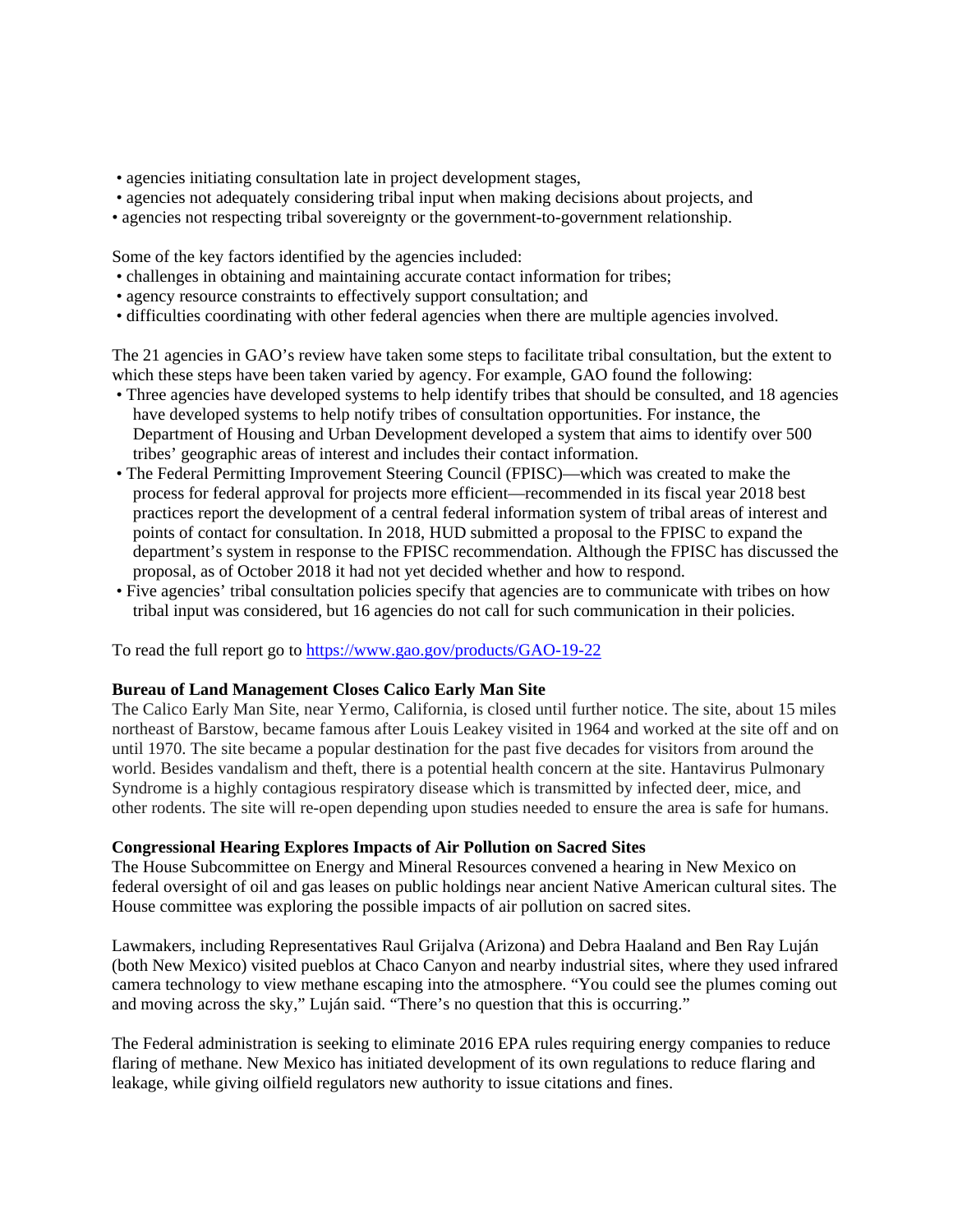Grijalva said Chaco Culture NHP deserves the same consideration for a buffer zone as Yellowstone NP, which received an ecological buffer under legislation signed this year by President Trump. The proposed buffer zone includes a mix of state, federal and tribal lands — as well as parcels owned by individual American Indians. There already are more than 130 active wells within that area.

Oil industry representatives say a buffer zone is not needed, as robust protections already are in place within the park, and beyond the park federal authorities require detailed land surveys prior to drilling. "Those archeological surveys are baked into the process," said Kathleen Sgamma, president of the Western Energy Alliance that represents more than 300 oil and natural gas companies. "Any development on those leases would have to go through cultural surveys as specified under NHPA and other laws."

In recent years, federal land managers have deferred interest by the oil and gas industry in parcels that fall within the proposed buffer. The BLM continues to work with the BIA on revamping a resource management plan for broader San Juan Basin in northwestern New Mexico and southwestern Colorado. It's one of the nation's oldest production areas.

## **GRANTS AND TRAINING**

### **Two Classes of ARPA for Cultural Resource Professionals Offered**

This dynamic and interactive class is taught by experienced cultural resource professionals and law enforcement instructors. You will be expected to make connections between the information presented and the parks and cultural resources for which you are directly responsible. The course highlights case studies to underscore the relevancy of the curriculum. You will learn about the nexus between ARPA and related cultural and natural resource laws, including NAGPRA, NHPA, and SURPA.

This class provides opportunities to explore ways of using ARPA embracing other disciplines within cultural resource management. While primarily used for illegal digging of archeological sites, ARPA can be effectively applied to vandalism, arson, museum theft, and failure to comply with NHPA Section 106.

You'll better recognize looted sites and understand the appropriate response. As the subject matter expert you will better articulate the importance of preserving our cultural assets, and you'll become a vital component in the deterrent impact of ARPA.

**Target Audience:** cultural resource professionals, including archeologists, architects, and curators. All with similar interests and responsibilities are welcome to apply.

**Important DOITalent Registration Information for NPS Staff:** The registration hyperlink directs you to a course page for multiple ARPA classes: first, click the green "Enroll Me" button. This enrolls you in the course and sends you a generic confirmation email. *However, you are NOT yet enrolled in a specific class/event.*

After clicking the green "Enroll Me" button, you will be directed to a new page, where you must scroll down select your preferred class dates from the list of "Upcoming Events". Find your preferred dates and click "Sign-Up" or "Join Waitlist" at the right hand side under "Options" and follow the prompts. If you have questions about enrolling through DOITalent, please contact Justin Sochacki at Justin\_Sochacki@nps.gov or 240-439-0542.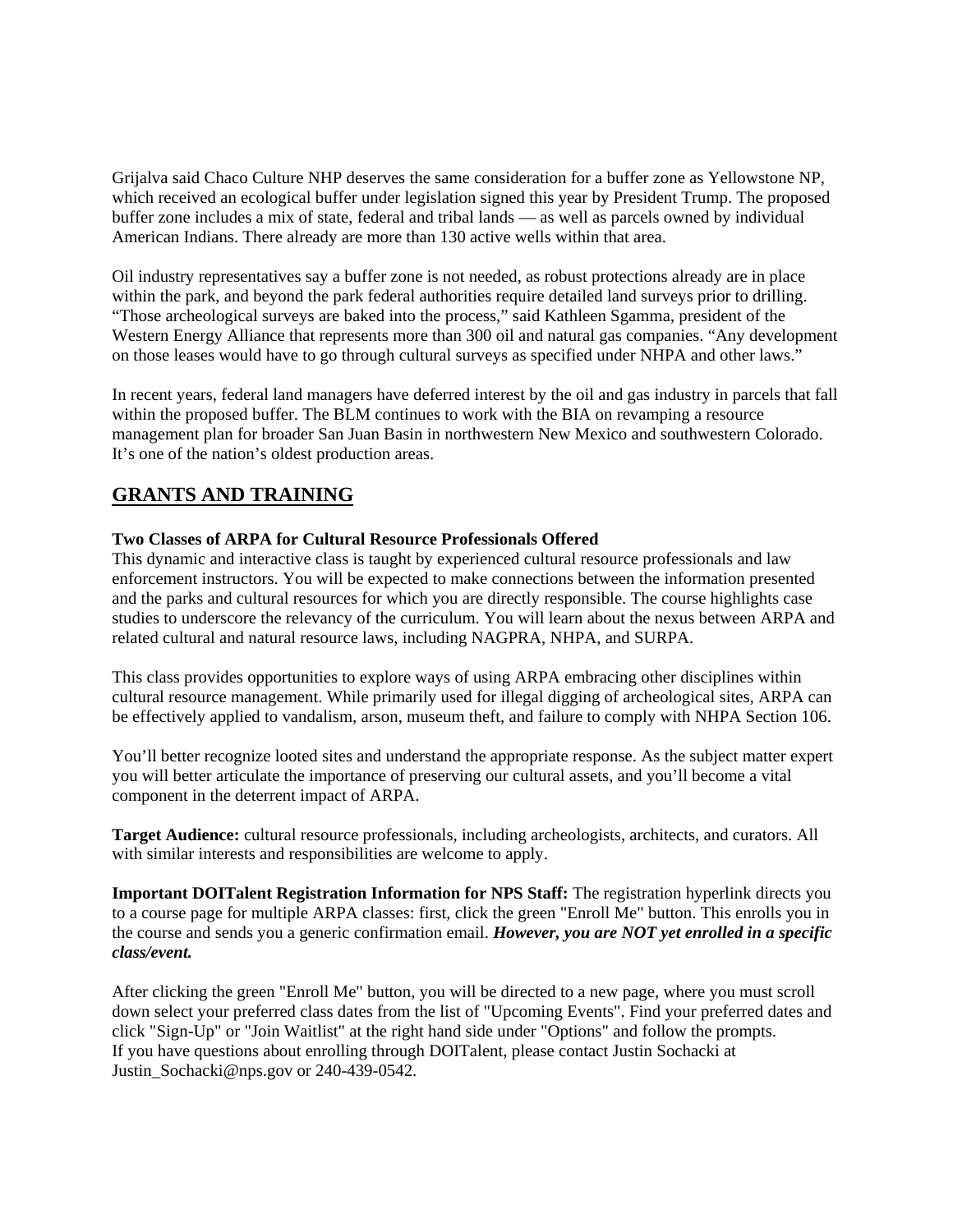**Dates: May 6 -9, 2019, at the Lazy L Motel in Houston, Missouri**. This class is primarily for USFS employees, but additional seats may be available to NPS employees. All registrants will be waitlisted and notified of their final enrollment status. Do not make travel plans until you are notified of your acceptance into the course. Any travel costs will be paid by the benefiting account. For more information regarding this course,

**July 23 - 26, 2019, at St. Marks National Wildlife Refuge** --- Priority registration will be given to employees of the NPS Southeast Archeological Center. All participants will be placed on a waitlist. Do not make travel plans until your are notified of your acceptance into the course. Any travel costs will be paid by the benefiting account.

Contact: Cari Kreshak at cari kreshak@nps.gov.

#### **Monthly Webinars on National Historic Preservation Act Section 106**

The NPS CR Academy is launching a series of monthly webinars on using the NHPA Section 106 PA. You can find info on *Get the 411 on the Section 106 PA* webinar series on the Common Learning Portal at <https://mylearning.nps.gov/library-resources/section-106-programmatic-agreement-webinar-series/>

The first webinar kicked off on April 23; the series will continue into the fall.

#### **Opportunity to View** *In Effigy*

A year ago the NPS Cultural Resources Cultural Resources, Partnerships, and Science Directorate released the video and webinar series *In Effigy* to the agency. Since that time, many people have asked if there would be another opportunity to attend the webinars.

Join us for one final webinar on Thursday, May 23, 2019, to discuss what has changed at Effigy Mounds NM and where the NPS goes from here. This webinar will feature the people you are familiar with from the video series -- Jim Nepstad, Bob Palmer, David Barland-Liles, Albert LeBeau and Caven Clark.

If you are interested in attending, the date, time and login information will be posted at this link in the [Common Learning Portal.](https://mylearning.nps.gov/groups/in-effigy-training-series/forum/topic/final-webinar-return-to-effigy-mounds/) This event is open only to people with a PIV card.

One week before the webinar a new video will be released to guide the final webinar.

#### **2019 Archaeology Channel International Film Festival**

The 16th Annual edition of The Archaeology Channel International Film Festival is May 1-5, 2019, with most venues located in downtown Eugene, Oregon. Join Archaeology Channel staff for four days of films, presentations, and discussions on archaeology, our shared cultural heritage, and indigenous peoples worldwide. Watch archeologists uncover a hidden medieval French castle, see the face of one of the earliest Americans through an unlikely discovery, learn about the long-lasting ramifications of the Titanic disaster, and much more.

The Archaeology Channel International Film Festival is a juried international competition in the cultural heritage/archaeology film genre, bringing you the world's best films relating to archaeology, ancient and indigenous cultures, and their world. This festival is a counterpart to popular European archaeological and cultural film festivals.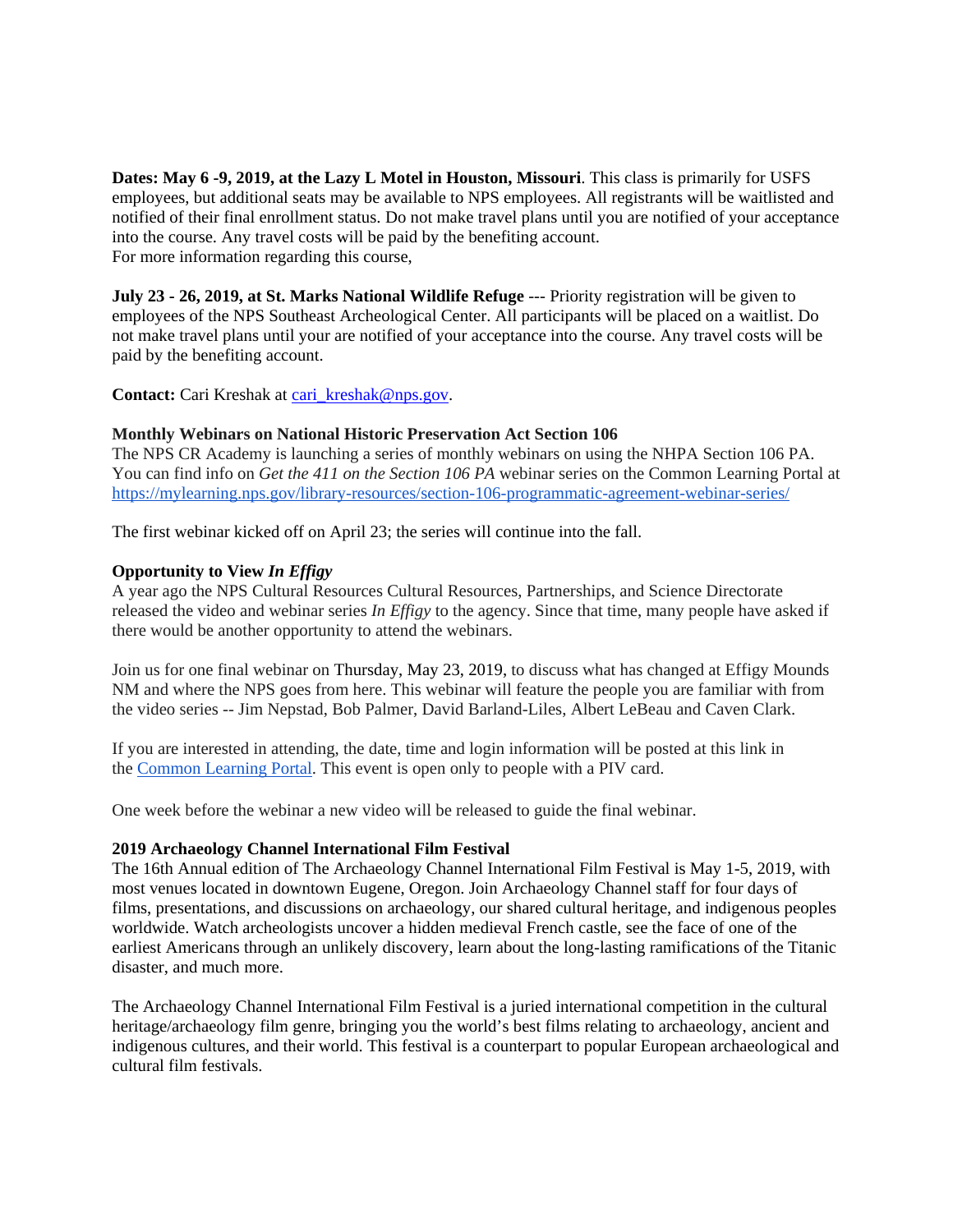For more information, go the Archaeology Channel at [https://www.archaeologychannel.org/events](https://www.archaeologychannel.org/events-guide/tac-international-film-festival/international-film-festival)[guide/tac-international-film-festival/international-film-festival](https://www.archaeologychannel.org/events-guide/tac-international-film-festival/international-film-festival)

#### **Archaeological Violation Investigation Class**

Northland Research, Inc.'s Heritage Protection and Emergency Management team has scheduled *Archaeological Violation Investigation* class in Tucson, Arizona, May 21-23, 2019. The class is being sponsored by the NPS WASO Archeology Program and the Intermountain Region. The class will be held at the NPS Western Archaeological and Conservation Center. The classes are open to all federal, tribal, state and other government agency law enforcement officers, archeologists and prosecuting attorneys. Agency managers and other cultural resource staff members also may attend.

The investigation class meets USFS Law Enforcement & Investigations ARPA training requirements. The registration deadline for the classes is close of business on Friday, May 3, 2019.

**Contact:** Brent Kober, Northland Research, Inc. [bkober@northlandresearch.com.](mailto:bkober@northlandresearch.com)

## **SLIGHTLY OFF TOPIC: Health and Safety in Archeology**

It's April and many of us will be heading off to fieldwork soon. The physical and emotional health, and safety of archeologists are important concerns. The New York Archaeological Council tells us, "Archeology, especially the field work portion, can be a physically demanding undertaking. While it is not necessary to be in excellent physical condition, it certainly helps. However anyone that heads to the field (or lab) needs to be aware of health issues that may arise, and be prepared to deal with them."

Health concerns are not confined to fieldwork. Lab conditions and field housing can also pose threats. Project and field directors have a responsibility to ensure the health and safety of their crews. Here are some issues to consider when heading to the field (courtesy of the NY Archaeological Council):

**Respiratory conditions:** Asthma and other respiratory related conditions can be worsened by field and lab conditions, including high dust concentrations, allergens in the atmosphere, physical labor, and heat.

**Temperature Stress:** Both hot and cold conditions such as heat exhaustion and frost bite, are common concerns for archaeologists. Temperature stress can exacerbate respiratory conditions as well.

**Diabetes and other metabolic conditions:** The high level of physical labor may necessitate a modification of normal medication/dietary levels in order to keep pace.

**Information and Communication:** Individuals with health conditions and allergies should make sure that at least one other person on the crew is aware of the condition and knows where potentially lifesaving medication is kept (epi-pens, etc.). Always have a paper map with the nearest medical facility (hospital, clinic, etc.) clearly identified. Don't assume that you will have cell phone service in the field!

**Excavating Historic Burials:** It is worth testing coffin contents for preservatives prior to excavation. In the confined space of a crypt, dust from lead coffins is a health hazard. Arsenic may also be an issue. A useful paper on this topic is Arsenic and Old Graves: Testing Procedures at Nineteeth Century Cemeteries. The paper is available on Academia at

[https://www.academia.edu/10146132/Arsenic\\_and\\_Old\\_Graves\\_Testing\\_Procedures\\_at\\_Nineteenth-](https://www.academia.edu/10146132/Arsenic_and_Old_Graves_Testing_Procedures_at_Nineteenth-Century_Cemeteries)[Century\\_Cemeteries](https://www.academia.edu/10146132/Arsenic_and_Old_Graves_Testing_Procedures_at_Nineteenth-Century_Cemeteries)